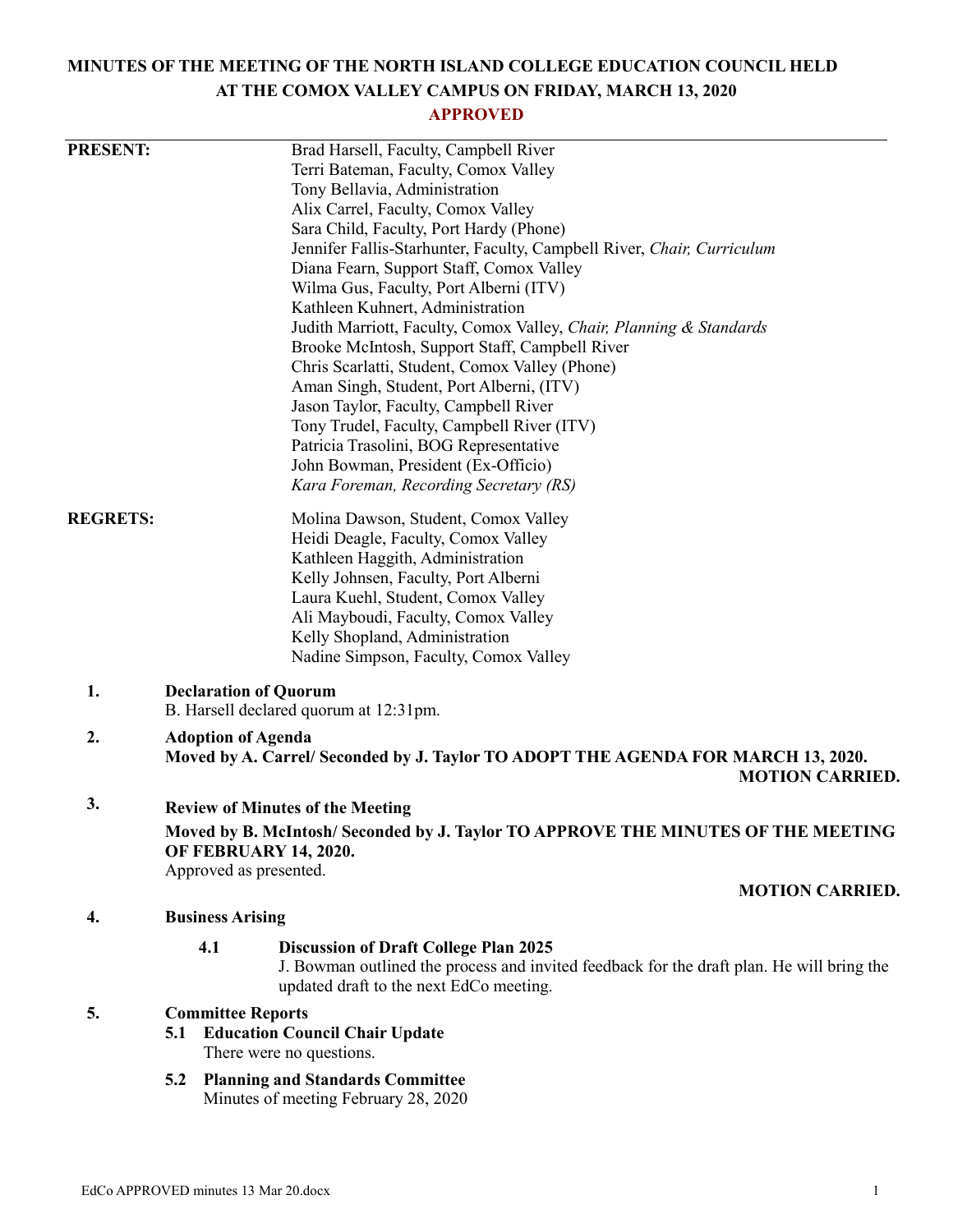**5.2.1 Policy #4-17 Admissions**

**Moved by Judith Marriott / Seconded by D. Fearn TO APPROVE POLICY #4-17 ADMISSIONS TO BE IMPLEMENTED IMMEDIATELY.** *Discussion:*

None.

#### **MOTION CARRIED.**

#### **5.2.2 Policy #4-09 Registration**

**Moved by Judith Marriott / Seconded by A. Carrel TO APPROVE POLICY #4-09 REGISTRATION TO BE IMPLEMENTED FALL 2020.** *Discussion:* None.

**MOTION CARRIED.**

#### **5.3 Fast Track Committee**

Minutes of January 2020

**5.3.1 Program Revision – Tourism & Hospitality Management Diploma – Adventure Guiding**

> **Moved by J. Fallis Starhunter / Seconded by D. Fearn TO APPROVE THE PROGRAM REVISION.**

#### **EFFECTIVE/START DATE: FA 2020**

*Discussion:* None

#### **MOTION CARRIED.**

#### **Items 5.3.2 and 5.3.3 were taken together**

- **5.3.2 New Course – TGA 133 Field Specialty Option 3**
- **5.3.3 New Course – TGA 134 Field Specialty Option 4**

**Moved by J. Fallis Starhunter / Seconded by A. Carrel TO APPROVE THE NEW COURSES.**

# **EFFECTIVE/START DATE: FA 2020**

#### *Discussion:*

It was agreed that the Learning Outcomes were inadequate as currently listed. It was suggested that the department review other directed studies courses and bring the revisions back to the next Curriculum Committee meeting. It was noted that the same changes would be required for TGA 131 and 132.

**MOTION DEFEATED.**

**5.3.4 New Program – Early Childhood Care and Education – Infants and Toddlers Diploma**

**Moved by J. Fallis Starhunter / Seconded by A. Carrel TO APPROVE THE NEW PROGRAM WITH AMENDMENTS AS NOTED BELOW.**

## **EFFECTIVE/START DATE: JA 2021**

*Discussion:*

As noted below.

## **Requested Revisions:**

*Completion Requirements*

• Remove percentages

*Completion Timelines*

Rewrite these (revision will be emailed to Council prior to approval by Chair)

**MOTION CARRIED.**

#### **5.4 Curriculum Committee**

Minutes of February 28, 2020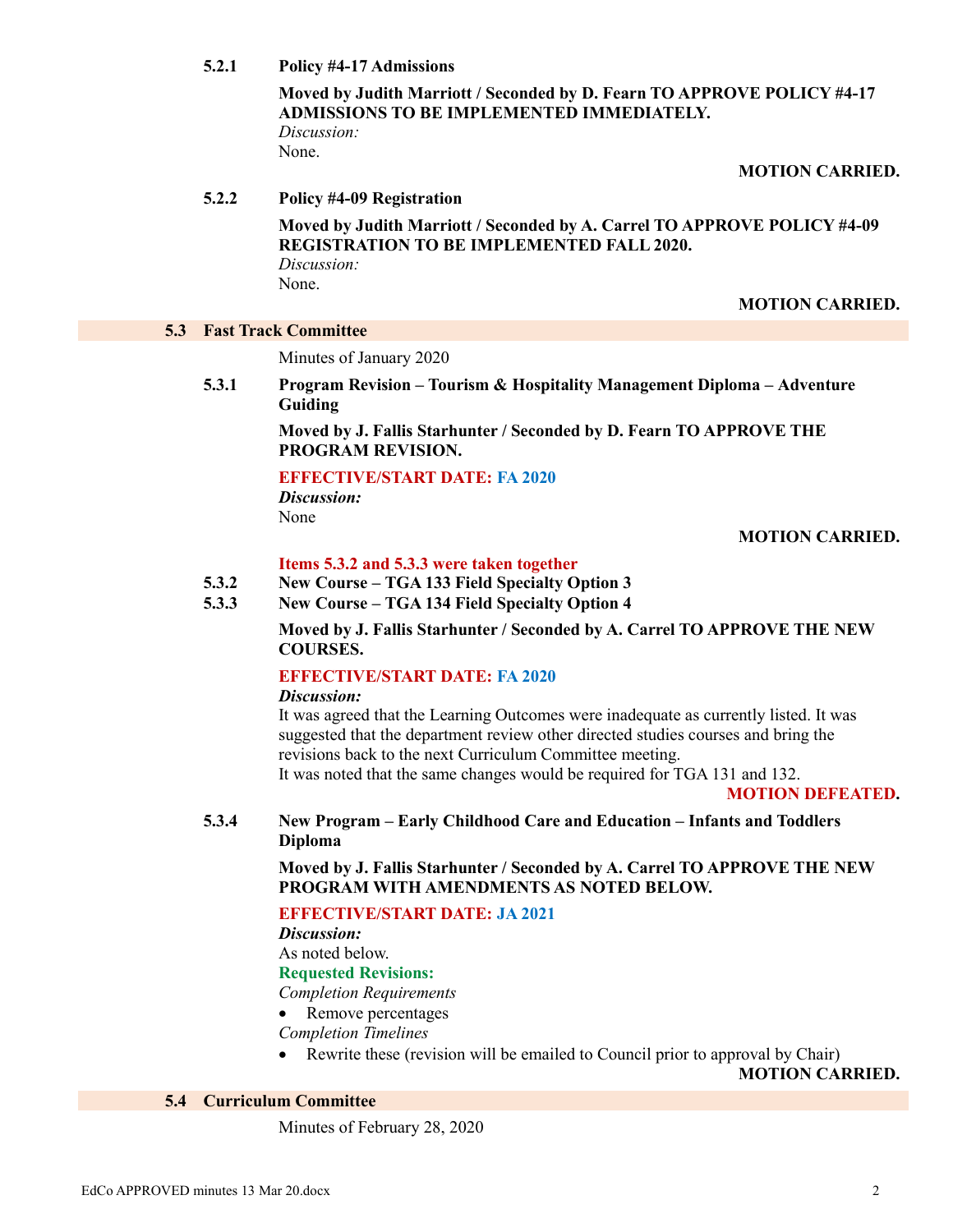**5.4.1 New Program – Indigenous Language Fluency Certificate**

## **Moved by J. Fallis Starhunter / Seconded by A. Carrel TO APPROVE THE NEW PROGRAM WITH AMENDMENTS AS NOTED BELOW.**

## **EFFECTIVE/START DATE: FA 2020**

*Discussion:* As noted below. **Requested Revisions:** *Rationale*

- Remove "articulated"
- *Program Learning Outcomes*
- Spell out acronyms

*Other Comments*

• Add note about community consultations

## **MOTION CARRIED.**

## **Items 5.4.2 and 5.4.3 were taken together**

- **5.4.2 New Course – ILF 101 Kwak'wala Immersion 1**
- **5.4.3 New Course – ILF 121 Nuu-chah-nulth Immersion 1**

**Moved by J. Fallis Starhunter / Seconded by D. Fearn TO APPROVE THE NEW COURSES WITH AMENDMENTS AS NOTED BELOW.**

# **EFFECTIVE/START DATE: FA 2020**

*Discussion:* As noted below.

# **Requested Revisions:**

*(on both courses)*

*Learning Outcomes*

- #9 add "related to"
- $\bullet$  #11 add semi-colon after "self"
- *Consultations*
- $\bullet$  #27 confirm textbook for Nuu-chah-nulth (ILF 121)

## **MOTION CARRIED.**

## **Items 5.4.4 and 5.4.5 were taken together**

- **5.4.4 New Course – ILF 102 Kwak'wala Immersion 2**
- **5.4.5 New Course – ILF 122 Nuu-chah-nulth Immersion 2**

**Moved by J. Fallis Starhunter / Seconded by J. Marriott TO APPROVE THE NEW COURSES WITH AMENDMENTS AS NOTED BELOW.**

**EFFECTIVE/START DATE: FA 2020**

*Discussion:* As noted below. **Requested Revisions (RS):** *(on both courses) Learning Outcomes*  $\bullet$  #13 add "the"

## **MOTION CARRIED.**

## **Items 5.4.6 and 5.4.7 were taken together**

- **5.4.6 New Course – ILF 103 Kwak'wala Immersion 3**
- **5.4.7 New Course – ILF 123 Nuu-chah-nulth Immersion 3**

**Moved by J. Fallis Starhunter / Seconded by J. Marriott TO APPROVE THE NEW COURSES WITH AMENDMENTS AS NOTED BELOW.**

**EFFECTIVE/START DATE: FA 2020**

*Discussion:* As noted below. **Requested Revisions (RS):**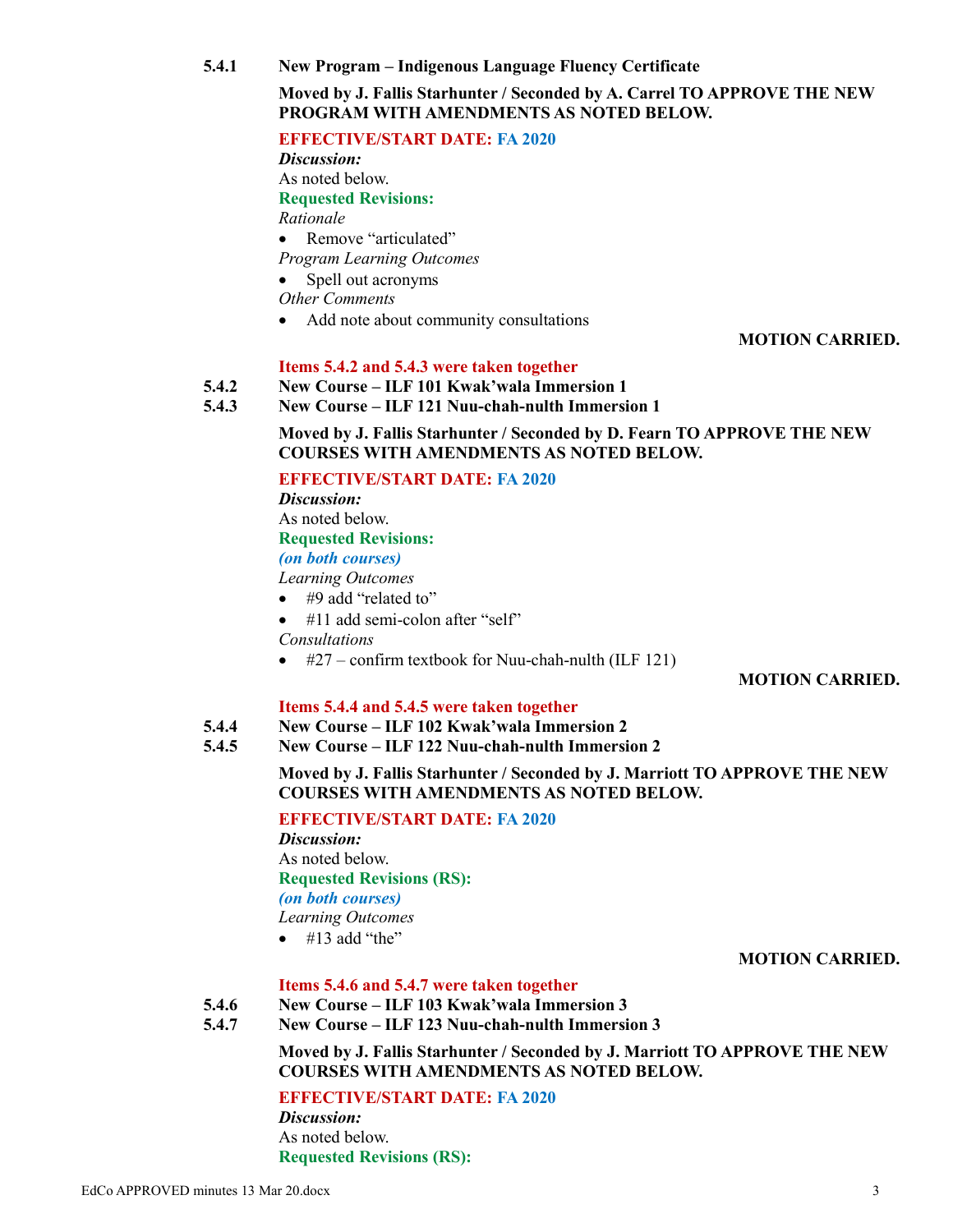## *(on both courses)*

*Learning Outcomes*

 $\bullet$  #17 add hyphen to "in class"

**MOTION CARRIED.**

## **Items 5.4.8 and 5.4.9 were taken together**

- **5.4.8 New Course – ILF 104 Kwak'wala Immersion 4**
- **5.4.9 New Course – ILF 124 Nuu-chah-nulth Immersion 4**

**Moved by J. Fallis Starhunter / Seconded by J. Marriott TO APPROVE THE NEW COURSES.**

#### **EFFECTIVE/START DATE: FA 2020**

*Discussion:* None.

#### **MOTION CARRIED.**

## **Items 5.4.10 and 5.4.11 were taken together**

- **5.4.10 New Course – ILF 105 Kwak'wala Immersion 5**
- **5.4.11 New Course – ILF 125 Nuu-chah-nulth Immersion 5**

**Moved by J. Fallis Starhunter / Seconded by J. Marriott TO APPROVE THE NEW COURSES.**

#### **EFFECTIVE/START DATE: FA 2020**

*Discussion:* None.

## **MOTION CARRIED.**

#### **Items 5.4.12 and 5.4.13 were taken together**

- **5.4.12 New Course – ILF 106 Kwak'wala Immersion 6**
- **5.4.13 New Course – ILF 126 Nuu-chah-nulth Immersion 6**

**Moved by J. Fallis Starhunter / Seconded by J. Marriott TO APPROVE THE NEW COURSES.**

## **EFFECTIVE/START DATE: FA 2020**

*Discussion:* None.

#### **MOTION CARRIED.**

## **Items 5.4.4 and 5.4.15 were taken together**

- **5.4.14 New Course – ILF 108 Foundations in Indigenous Ecological Knowledge –**
- **5.4.15 Kwak'wala**

**New Course – ILF 128 Foundations in Indigenous Ecological Knowledge – Nuuchah-nulth**

**Moved by J. Fallis Starhunter / Seconded by J. Marriott TO APPROVE THE NEW COURSES.**

## **EFFECTIVE/START DATE: FA 2020**

*Discussion:* None.

#### **MOTION CARRIED.**

#### **Items 5.4.16 and 5.4.17 were taken together**

- **5.4.16 New Course – ILF 109 Internship – Kwak'wala**
- **5.4.17 New Course – ILF 129 Internship – Nuu-chah-nulth**

## **Moved by J. Fallis Starhunter / Seconded by J. Marriott TO APPROVE THE NEW COURSES.**

## **EFFECTIVE/START DATE: FA 2020**

*Discussion:* None.

# **MOTION CARRIED.**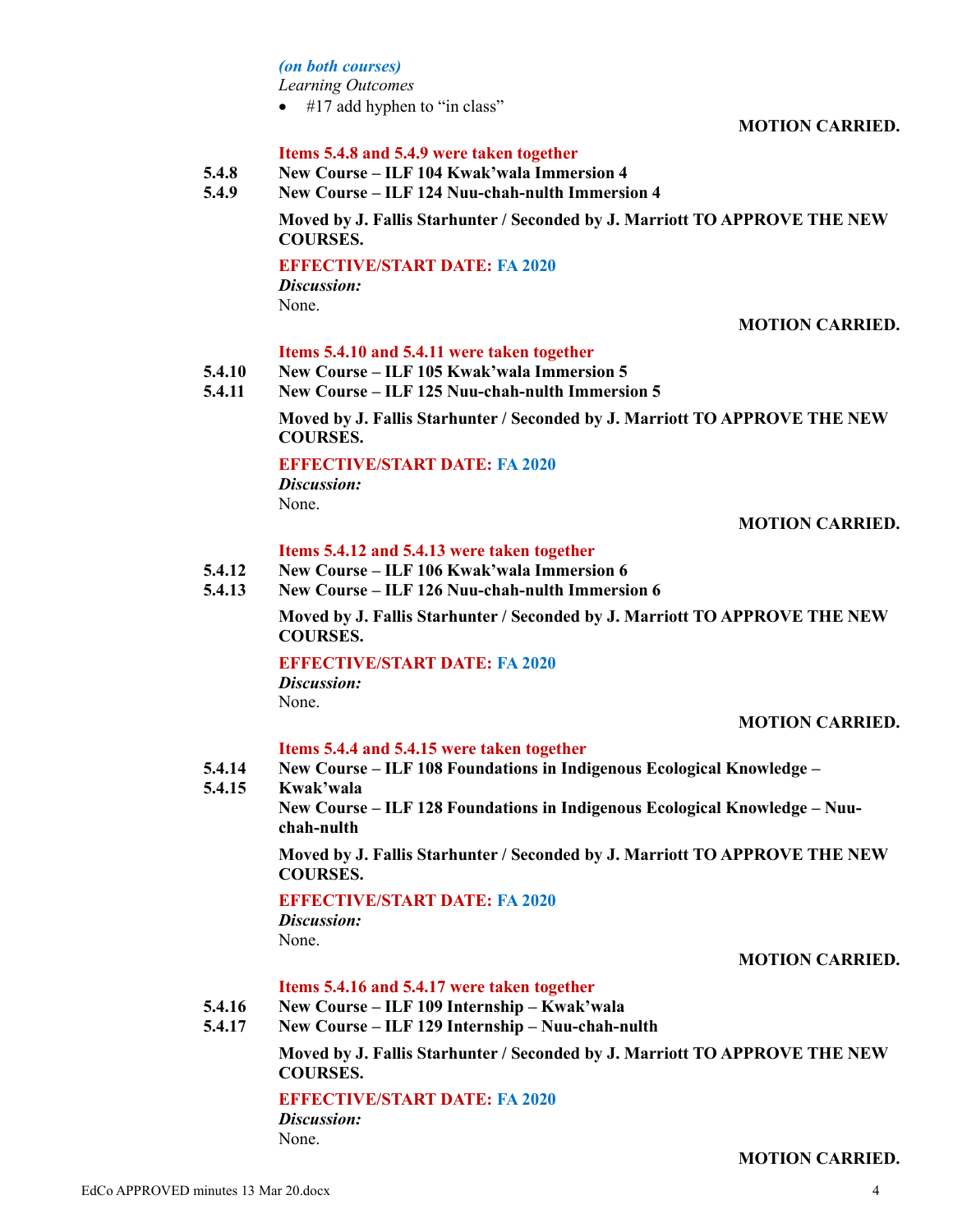**5.4.18 New Course – ILF 110 Indigenous Language Revitalization and Technology Moved by J. Fallis Starhunter / Seconded by J. Marriott TO APPROVE THE NEW COURSE.**

> **EFFECTIVE/START DATE: FA 2020** *Discussion:* None.

> > **MOTION CARRIED.**

**5.4.19 New Course – ILF 111 Pathways to Reconciliation and Social Action**

**Moved by J. Fallis Starhunter / Seconded by J. Marriott TO APPROVE THE NEW COURSE WITH AMENDMENTS AS NOTED BELOW.**

#### **EFFECTIVE/START DATE: FA 2021**

*Discussion:*

As noted below.

# **Requested Revisions:**

- *Description*
- Shorten

*Learning Outcomes*

- #2 spell out acronyms
- #3 change "Gain" to "Demonstrate"

#### **MOTION CARRIED.**

# **5.4.20 New Course – ILF 112 Strategies for Indigenous Language Revitalization**

**Moved by J. Fallis Starhunter / Seconded by J. Marriott TO APPROVE THE NEW COURSE.**

**EFFECTIVE/START DATE: FA 2020**

*Discussion:* None.

## **MOTION CARRIED.**

## **5.4.21 New Course – BIO 113 Introduction to the Marine Environment**

**Moved by J. Fallis Starhunter / Seconded by D. Fearn TO APPROVE THE NEW COURSE WITH AMENDMENTS AS NOTED BELOW.**

## **EFFECTIVE/START DATE: FA 2021**

*Discussion:*

Concern was expressed about the appropriateness of the prerequisites. **Requested Revisions:**

#### *Prerequisites*

• Add "English 12 is highly recommended."

*Course Content*

• Bullet 1; revise language re science

*Learning Outcomes*

 $\bullet$  #6 fix numbering

*Student Evaluation*

Change "term paper" to "Guided Term Project"

*Additional Information*

• Clarify re  $2<sup>nd</sup>$  year courses

## **(1 opposed) MOTION CARRIED.**

## **6. New Business - None**

## **7. For Information Only**

**7.1 (Verbal) report from Senior Education Team(SET) and Aboriginal Education (ABED) (T. Bellavia)**

**ABED:** Thanks to Sara Child and Kelly Shopland for their work on the Indigenous Language Fluency Certificate. It will go to the next Board of Governors' meeting for approval of the credential.